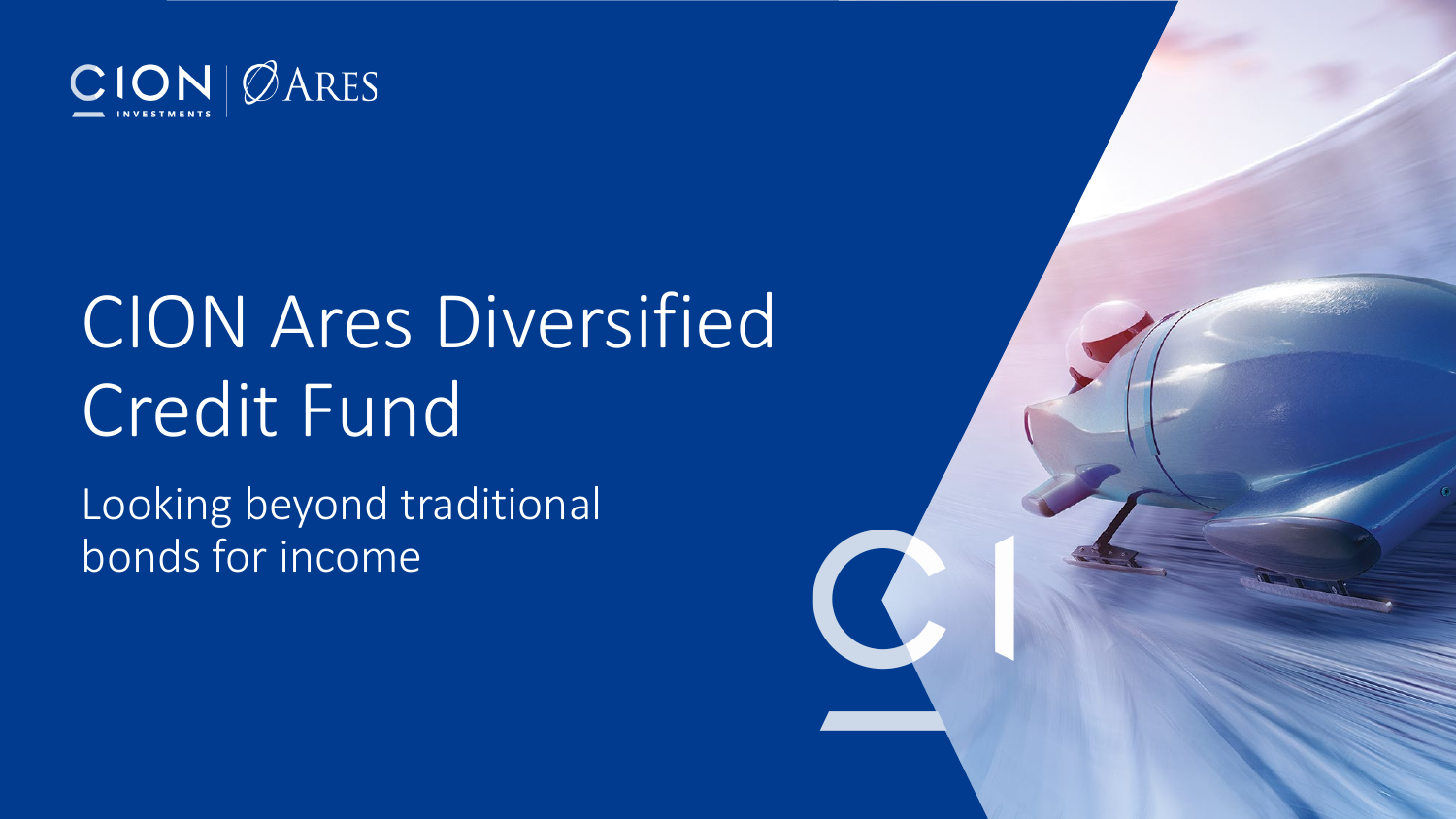### **Disclosure**

*This is neither an offer to sell nor a solicitation to purchase the securities described herein. An offering is made only by the prospectus which must precede or accompany this presentation. Please read the prospectus prior to making any investment decisions and consider the risks, chargers, and expenses and other information described therein. Additional copies of the prospectus may be obtained by contacting CION Securities at 800.435.5697 or by visiting cioninvestments.com.*

Risks and limitations include, but are not limited to, the following: investment instruments may be susceptible to economic downturns; most of the underlying credit instruments are rated below investment grade and considered speculative; there is no guarantee all shares can be repurchased; the Fund's business and operations may be impacted by fluctuations in the capital markets; the Fund is a diversified, closed-end investment company with limited operating history; diversification does not eliminate the risk of investment losses.

Please be aware that the Fund, the Advisers, the Distributor or the Wholesale Marketing Agent and their respective officers, directors, employees and affiliates do not undertake to provide impartial investment advice or to give advice in a Fiduciary capacity in connection with the Fund's public offering of shares to retail investors.

CION Securities, LLC (CSL) is the wholesale marketing agent for CION Ares Diversified Credit Fund, advised by CION Ares Management, LLC (CAM) and distributed by ALPS Distributors, Inc (ADI). CSL, member FINRA, and CAM are not affiliated with ADI, member FINRA.

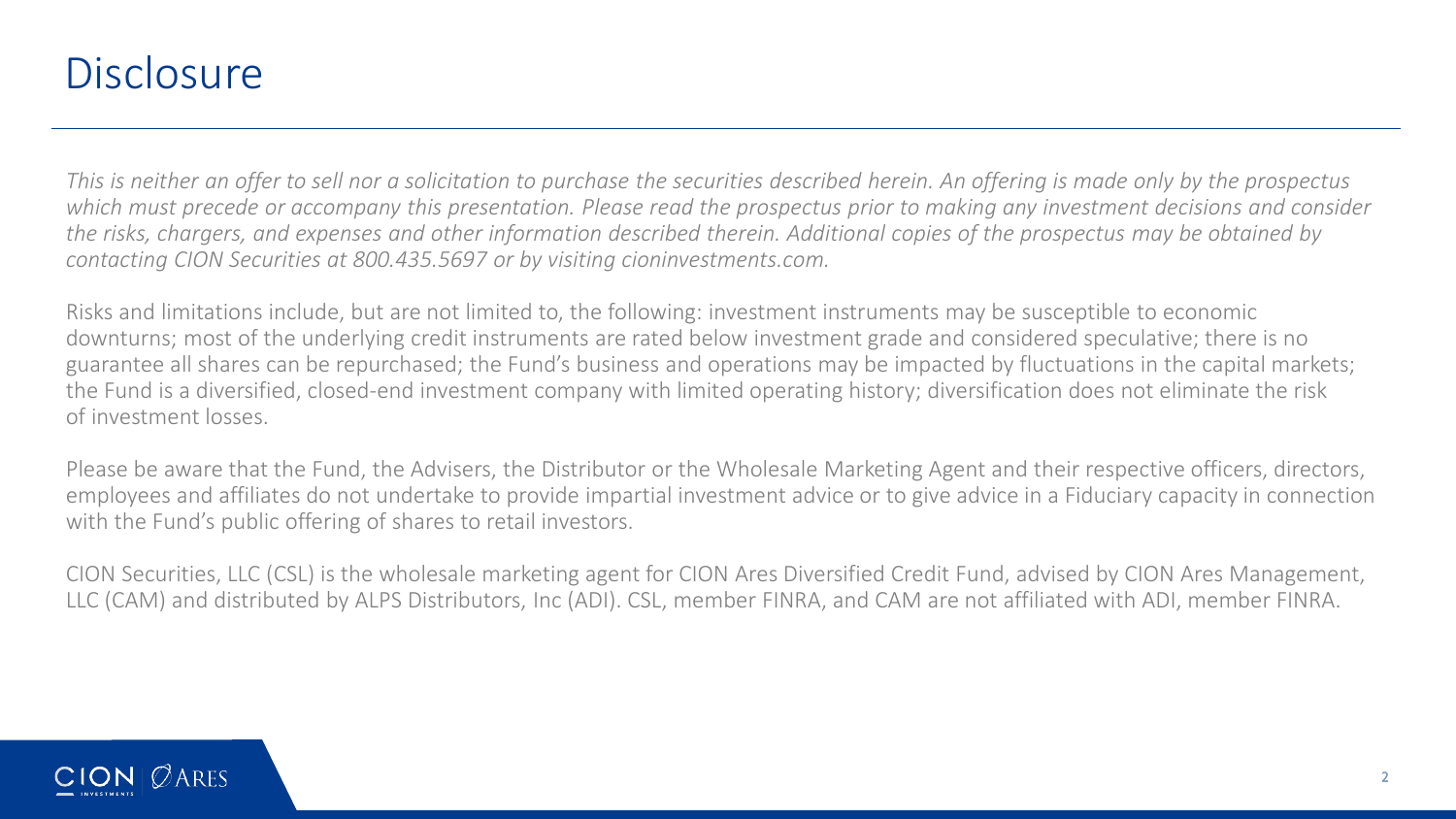An investment in shares of the Fund's common stock involves a high degree of risk and considered speculative. Potential investors should carefully consider the risk factors described in the prospectus before deciding to invest. An investment in the Fund is subject to, among others, the following risks:

- There is not expected to be any secondary trading market in the Shares.
- Unlike an investor in most closed-end funds, Shareholders should not expect to be able to sell their Shares regardless of how the Fund performs. An investment in the Fund is considered illiquid.
- If a Shareholder is able to sell its Shares outside the quarterly repurchase process, the Shareholder likely will receive less than their purchase price and the then current NAV per Share.
- An investor may pay a sales load of up to 5.75% depending on the share class.
- Unlike most closed-end funds, the Shares are not listed on any securities exchange. The Fund intends to provide liquidity through quarterly offers to repurchase a limited amount of the Fund's Shares (at least 5%).
- There is no assurance that monthly distributions paid by the Fund will be maintained at the targeted level or that dividends will be paid at all.
- The Fund's distributions may be funded from unlimited amounts of offering proceeds or borrowings, which may constitute a return of capital and reduce the amount of capital available to the Fund for investment. Any capital returned to Shareholders through distributions will be distributed after payment of fees and expenses.

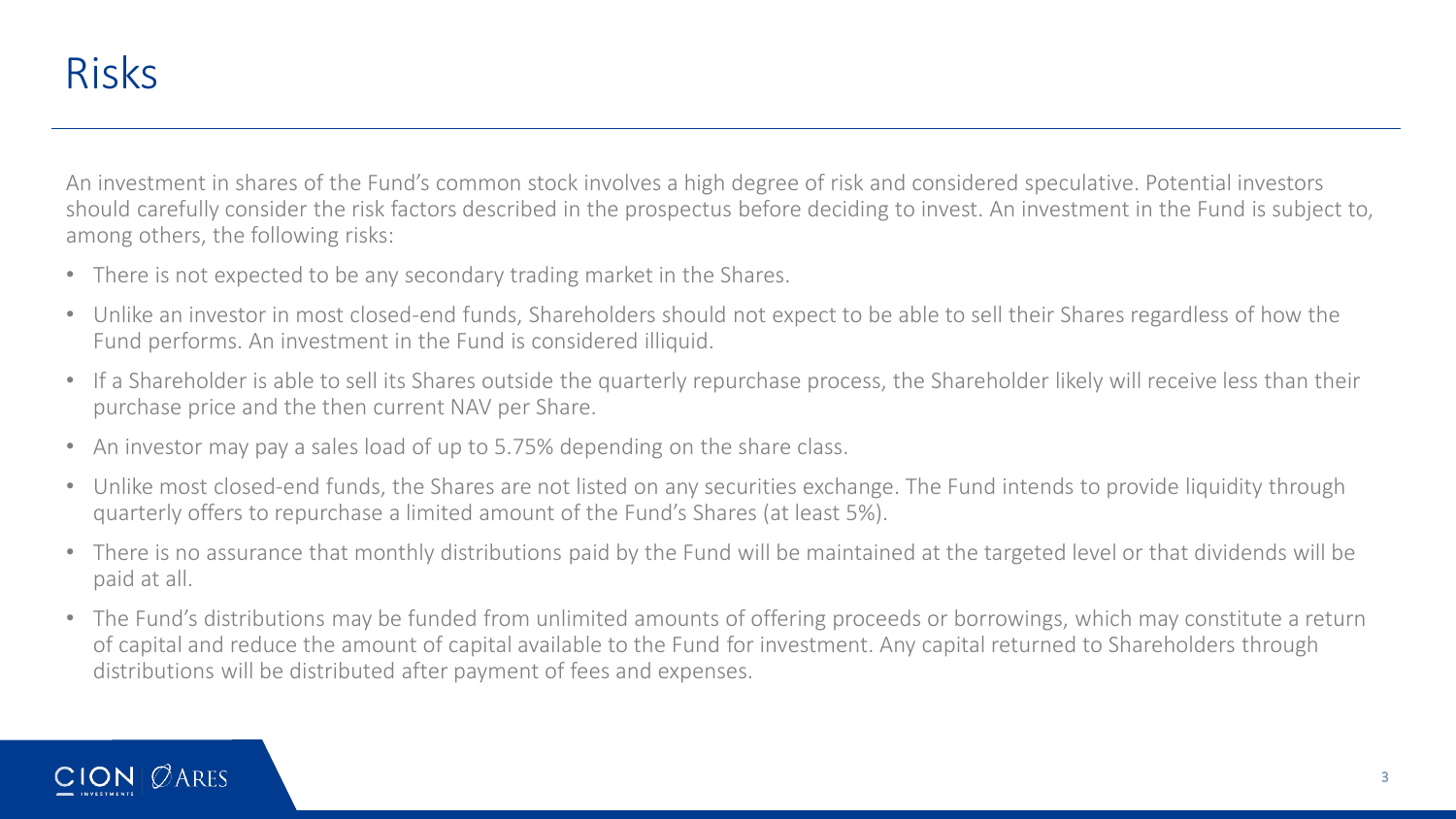### Risks (continued)

- A return of capital to Shareholders is a return of a portion of their original investment in the Fund, thereby reducing the tax basis of their investment. As a result from such reduction in tax basis, Shareholders may be subject to tax in connection with the sale of Fund Shares, even if such Shares are sold at a loss relative to the Shareholder's original investment.
- The Fund's distributions may result from expense reimbursements from CION Ares Management, LLC (CAM or the Advisor), which are subject to repayment by the Fund. Shareholders should understand that any such distributions are not based on the Fund's investment performance, and can only be sustained if the Fund achieves positive investment performance in future periods and/or CAM continues to make such expense reimbursements. Shareholders should also understand that the Fund's future repayments will reduce the distributions that a Shareholder would otherwise receive.

Most of the credit instruments in which the Fund invests will be rated below investment grade by rating agencies or would be rated below investment grade if they were rated. Credit instruments that are rated below investment grade (commonly referred to as "high yield" securities or "junk bonds") are regarded as having predominantly speculative characteristics with respect to the issuer's capacity to pay interest and repay principal. Because of the risks associated with investing in high yield securities, an investment in the Fund should be considered speculative. Some of the credit instruments will have no credit rating at all.

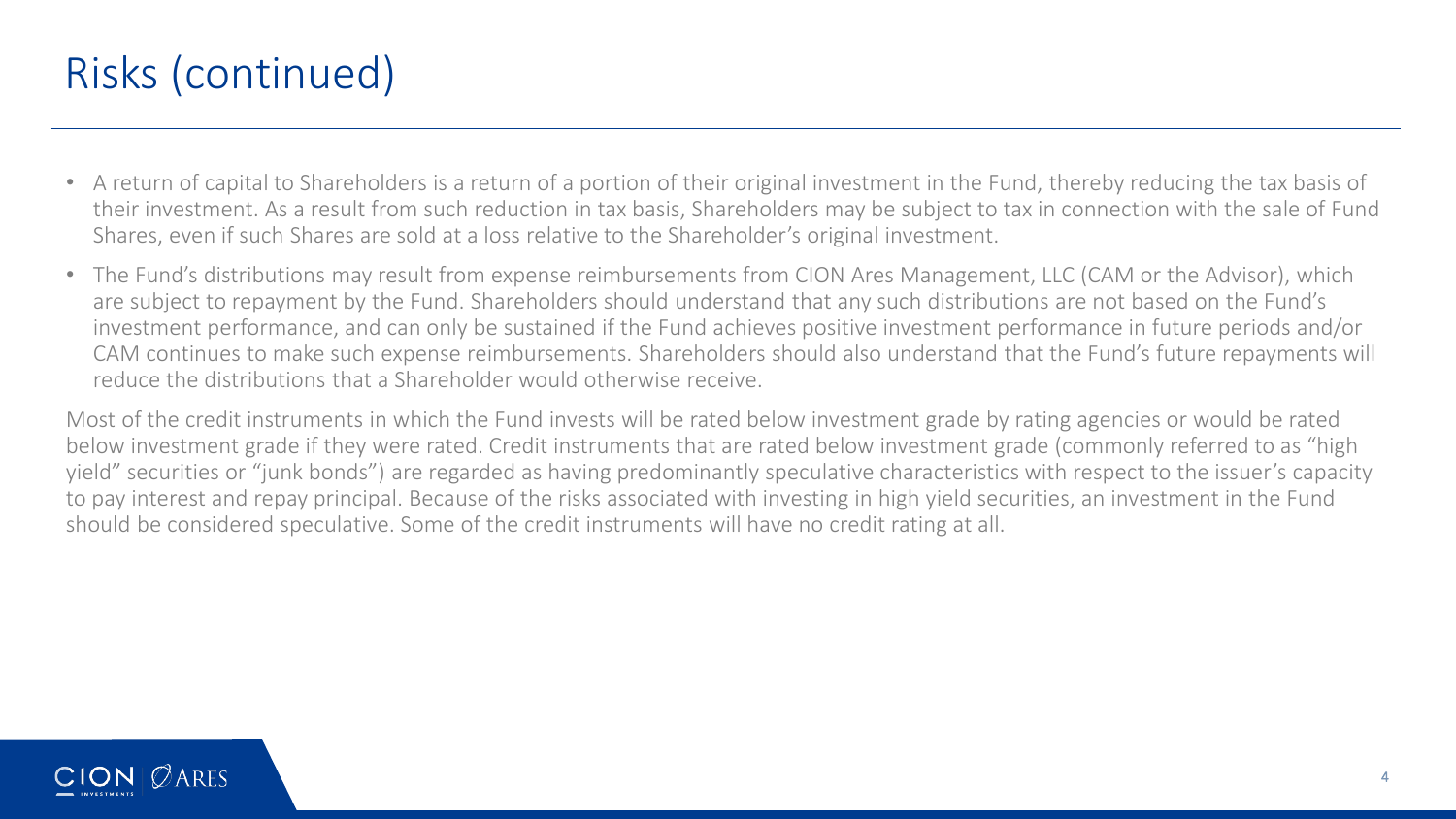### The Role of Income Investments







Income Generation Low Correlation with Equities

Capital Preservation

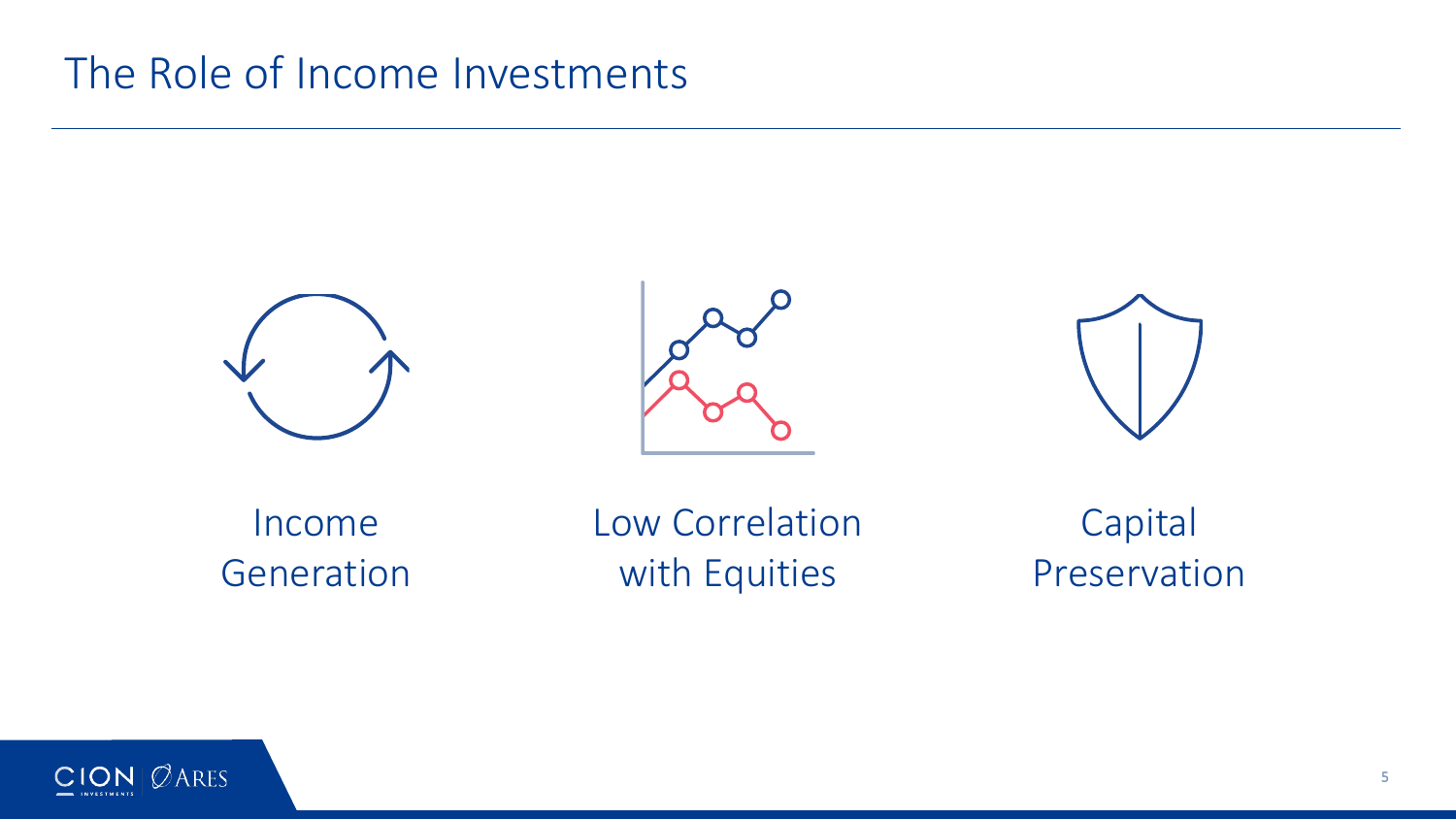### Traditional Fixed Income Yields Are At Historically Low Levels

|                                      | 1998 Yield | 2008 Yield | 2018 Yield | 2022 Yield (as of 3/31) |
|--------------------------------------|------------|------------|------------|-------------------------|
| <b>Treasury Bonds</b> 1              | 5.09%      | 2.67%      | 3.01%      | 2.45%                   |
| <b>Municipal Bonds<sup>2</sup></b>   | 5.02%      | 5.60%      | 3.85%      | 3.31%                   |
| Corporate Bonds <sup>3</sup>         | 6.15%      | 7.50%      | 4.20%      | 3.60%                   |
| Certificates of Deposit <sup>4</sup> | 4.36%      | 2.65%      | 1.29%      | 0.34%                   |



1. Treasury bonds represented by US Generic Govt 30 Year Yield Index (USGG30YR) as of December 31<sup>st</sup> of each year noted.

2. Municipal bonds represented by Moody's Municipal Bond Yield Average Composite, 20 Year Index. Figures are mid-yields as of December 31<sup>st</sup> of each year noted.

3. IG corporate bonds represented by Bloomberg Barclays US Corporate Index (LUACTRUU) as of December 31<sup>st</sup> of each year noted.

4. Certificates of deposit represented by Bankrate.com 1 Year CD National Average Index (ILSYNAVG). Figures are mid-point yields as of December 31<sup>st</sup> of each year noted.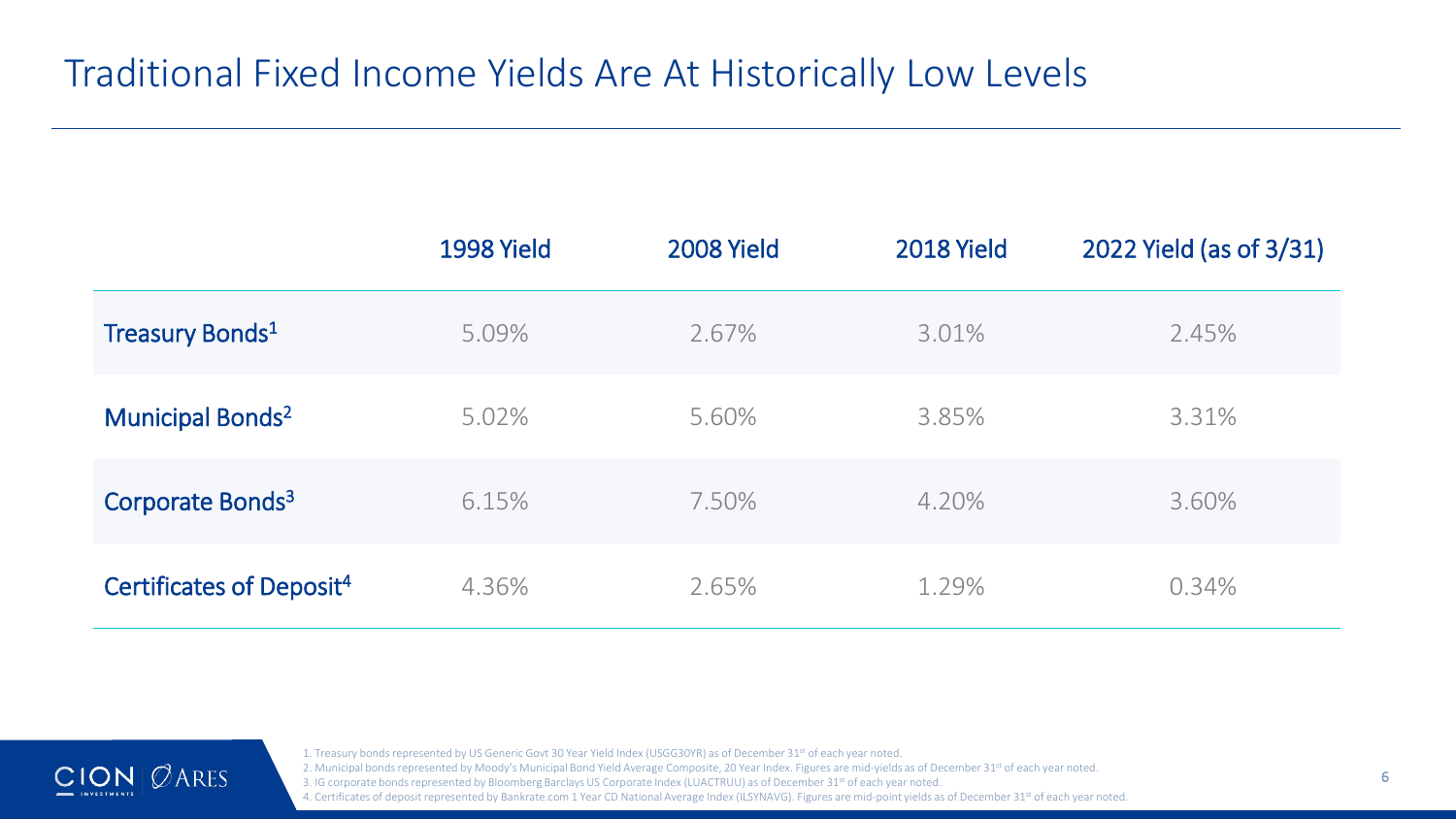One of the major functions of income investments is to mitigate downside risk from the volatility in traded equity markets. As debt markets become increasingly positively correlated with equities, the stabilizing effect of diversification is greatly diminished.

*"The notion that fixed income offers a refuge from stormy equity markets is a 'slippery concept,' given the number of times the correlation has flipped over the years."* 

– Andy Sparks, *MSCI's Head of Portfolio Management Research*



Correlation (S&P 500, 10-Year Treasury Bond)

Source: Bloomberg Intelligence.

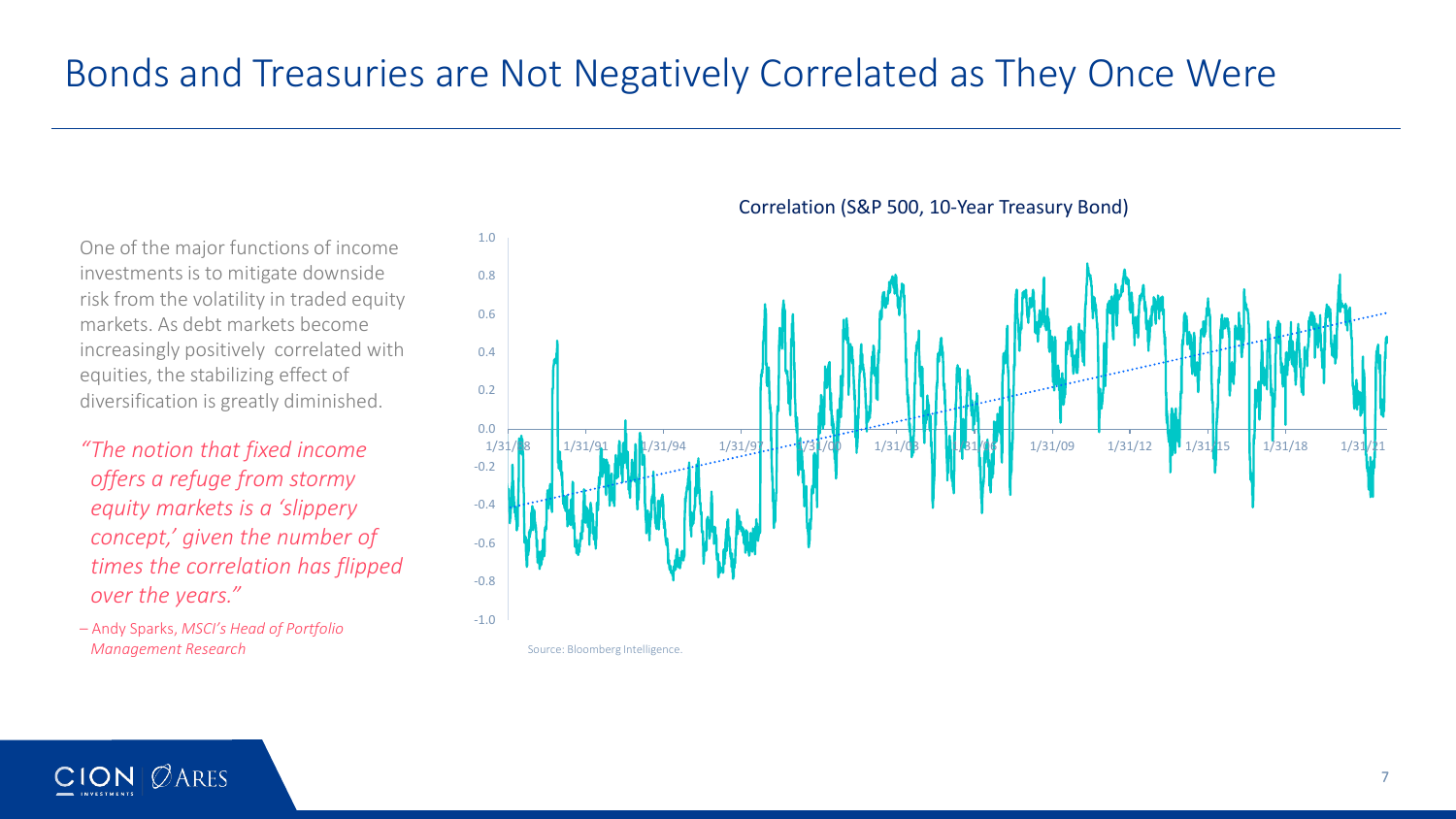### Traditional Retail Alternative Products Aren't Measuring Up



Older generation alternatives limit participation to accredited investors and require large investment minimums (\$100,000-1,000,000)



#### Lack of Transparency

Traditional alternatives tend to provide irregular updates on performance, minimal information on underlying asset holdings, a lack of uniform reporting standard

#### Narrow Strategies

Many alternative managers and strategies have a singular focus, lacking the flexibility to adjust the investment approach as the market ebbs and flows while typically using aggressive leverage to deliver returns



#### Total Illiquidity

Older generation alternatives are subject to a lock-up period of typically 5-7 years and liquidity/exit events are uncertain

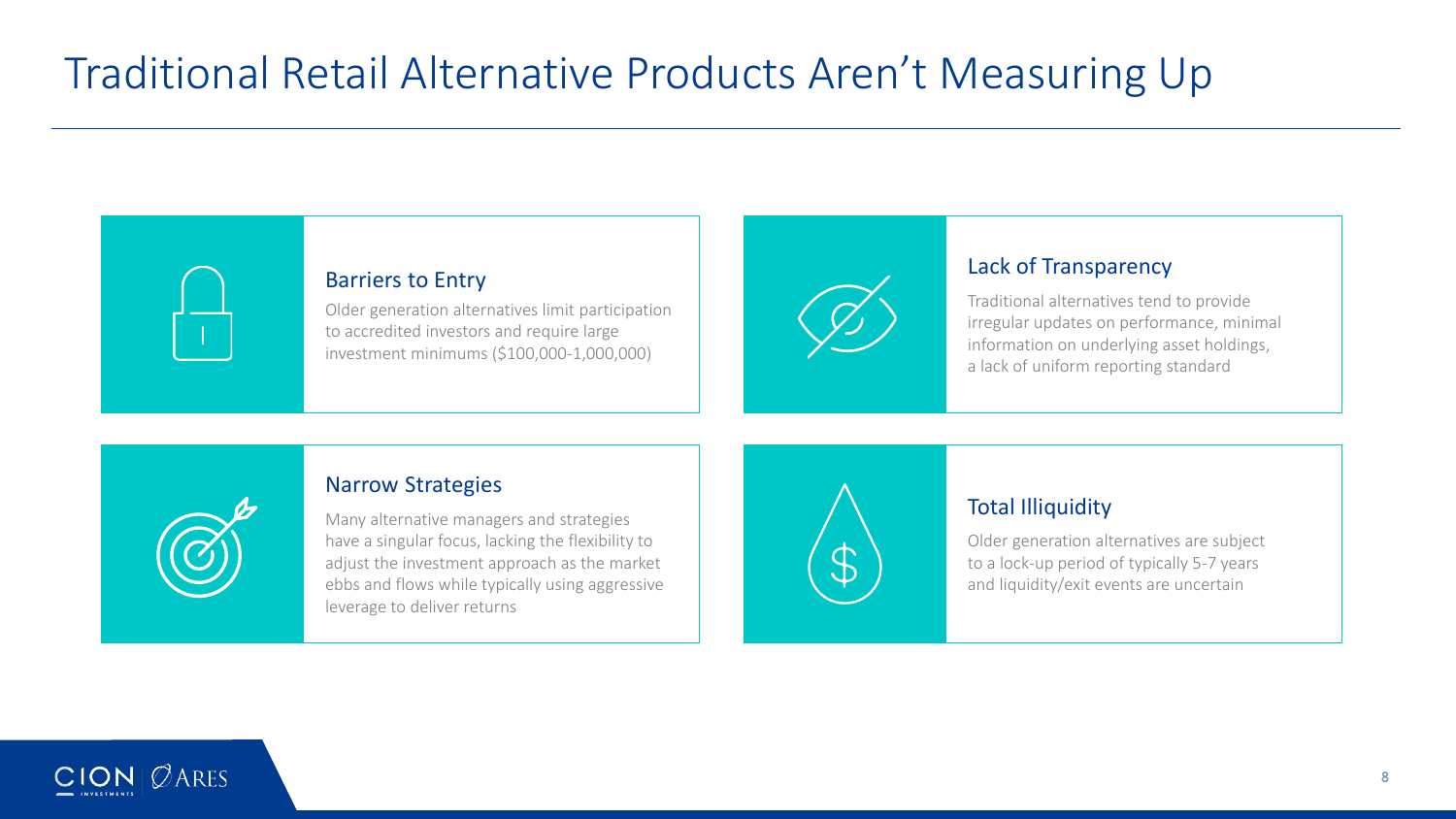

How can you adapt your income strategy for today's environment?

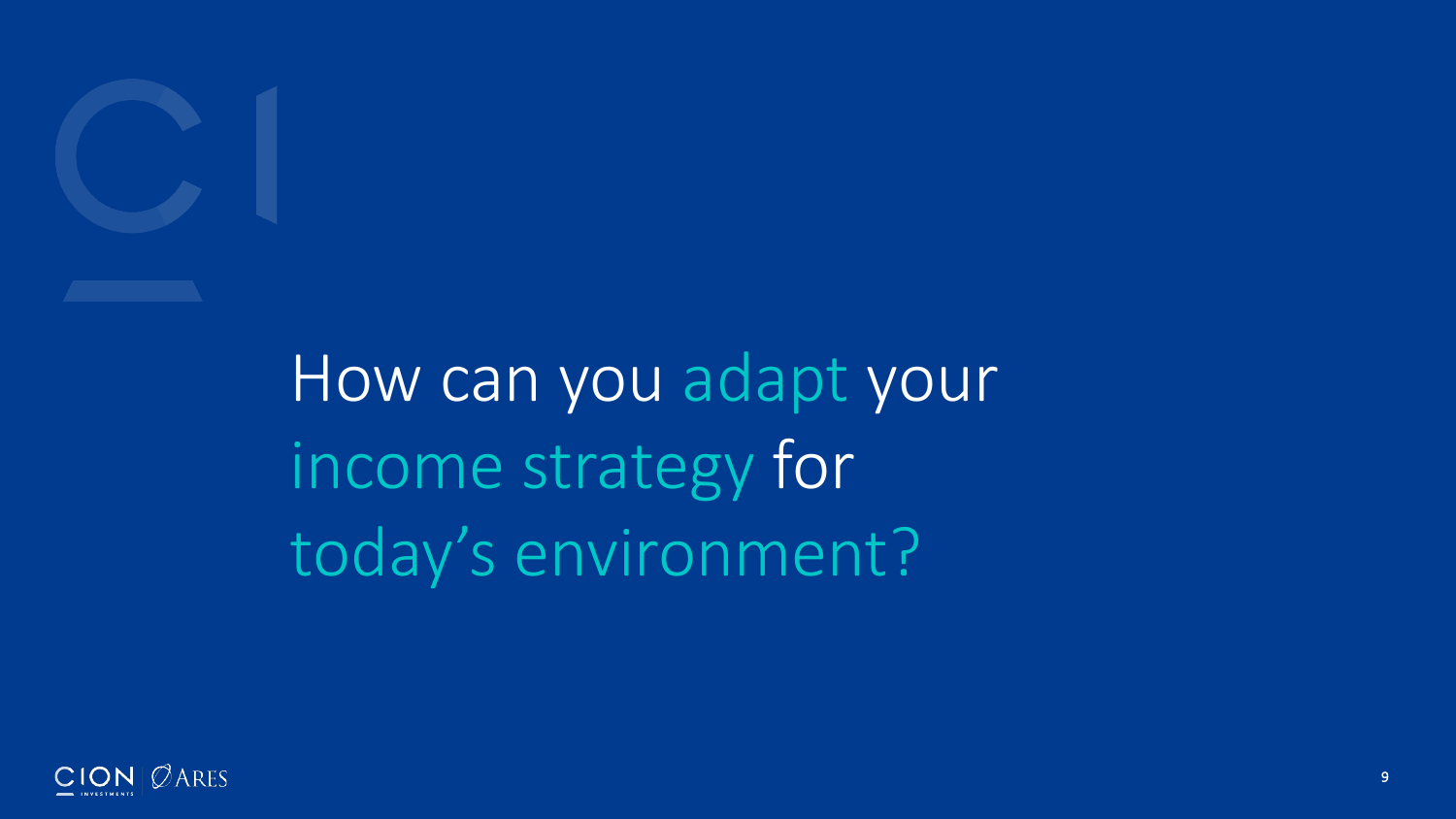### CION Ares Diversified Credit

**FLEXIBILITY** The fund's strategy seeks to maneuver flexibly to capitalize on market inefficiencies and relative value opportunities FIT The fund is designed to be a core product for the income side of a portfolio. By making use of a wide range of credit assets, the fund's objective is to provide superior risk adjusted returns across various market cycles by investing in a diversified portfolio of liquid and illiquid asset classes **FOCUS** CADC is focused on harnessing the power of Ares' global credit platform by dynamically allocating across the full breadth of liquid and illiquid credit assets in the  $U_{\mathcal{S}}$ and Europe

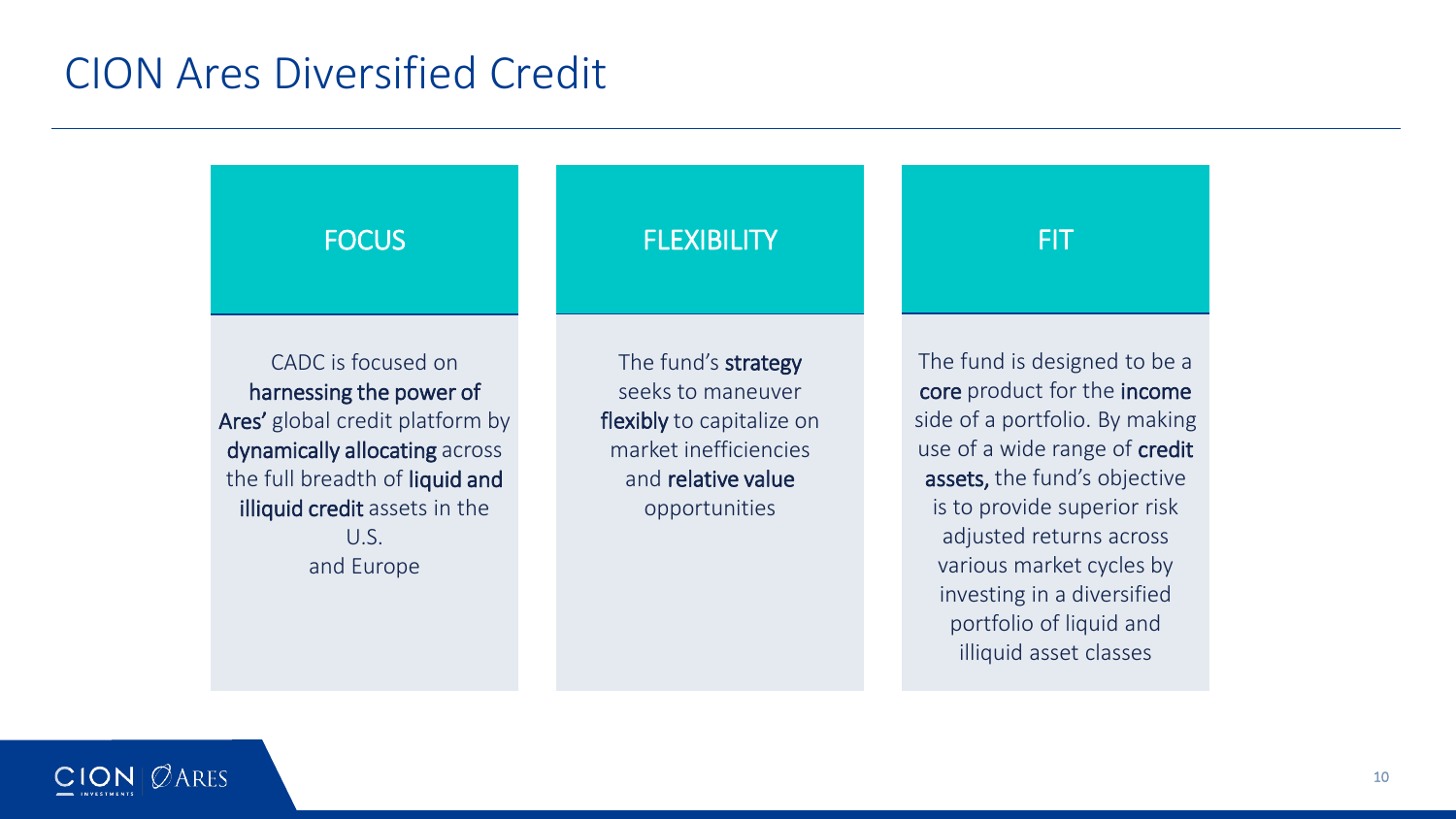### A Familiar Structure, Evolved

| Offering                                  | <b>LISTED</b><br><b>CLOSED-END FUND</b><br>One Time via IPO | <b>INTERVAL</b><br><b>FUND</b><br>Continuous | <b>OPEN-ENDED</b><br><b>MUTUAL FUND</b><br>Continuous |  |
|-------------------------------------------|-------------------------------------------------------------|----------------------------------------------|-------------------------------------------------------|--|
| Liquidity                                 | <b>Exchange Traded</b>                                      | Periodic Repurchase                          | Daily redemption                                      |  |
| Pricing                                   | Market                                                      | <b>NAV</b>                                   | <b>NAV</b>                                            |  |
| Valuation                                 | Daily                                                       | Daily                                        | Daily                                                 |  |
| Maximum Allowed<br><b>Illiquid Assets</b> | No Limit                                                    | No Limit <sup>1</sup>                        | 15%                                                   |  |
| Taxed                                     | Form 1099                                                   | Form 1099                                    | Form 1099                                             |  |
|                                           |                                                             |                                              |                                                       |  |

<sup>1</sup> Must have liquid assets to cover repurchase offers, otherwise no limit.

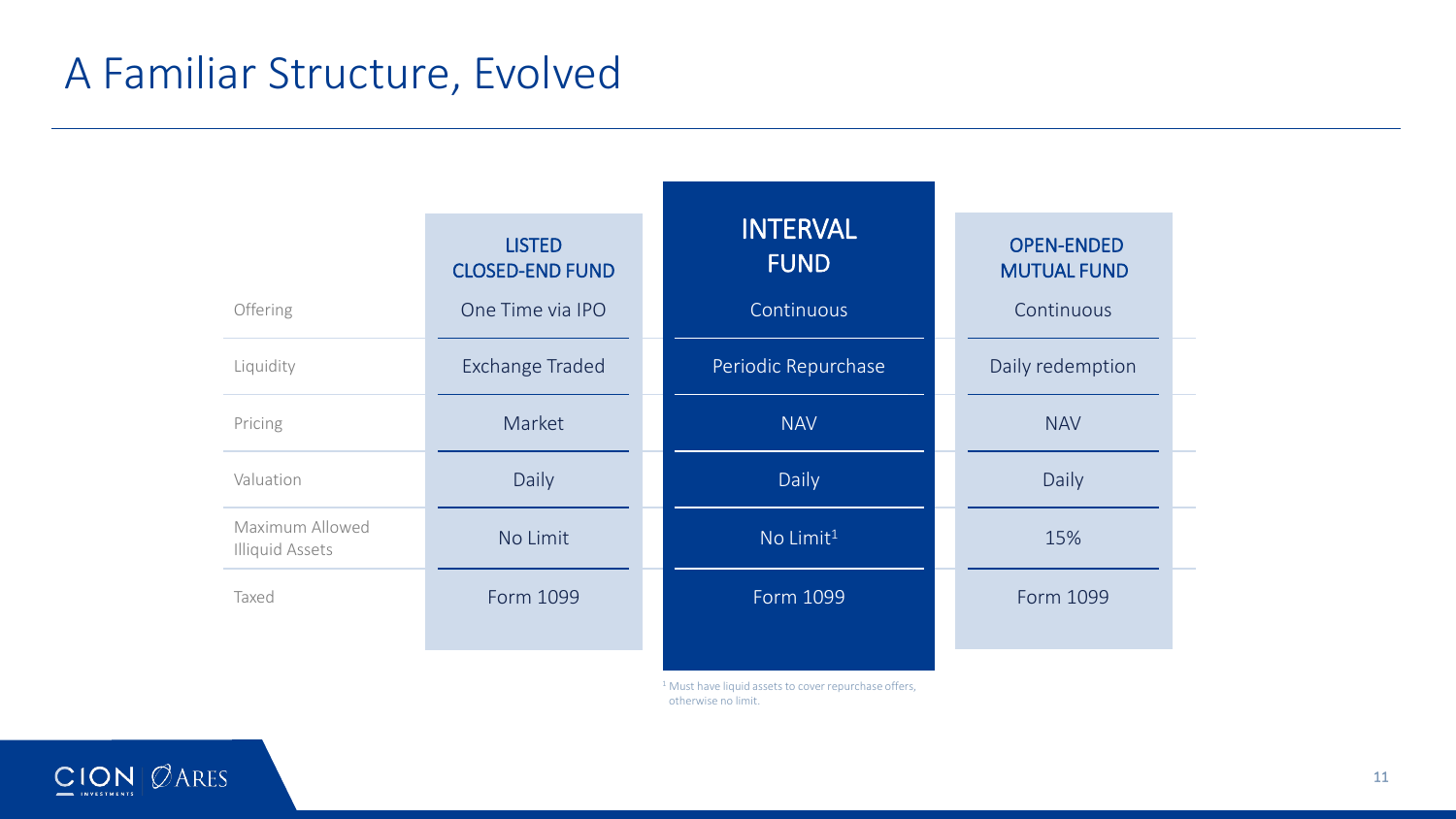

## The Manager for the Mandate

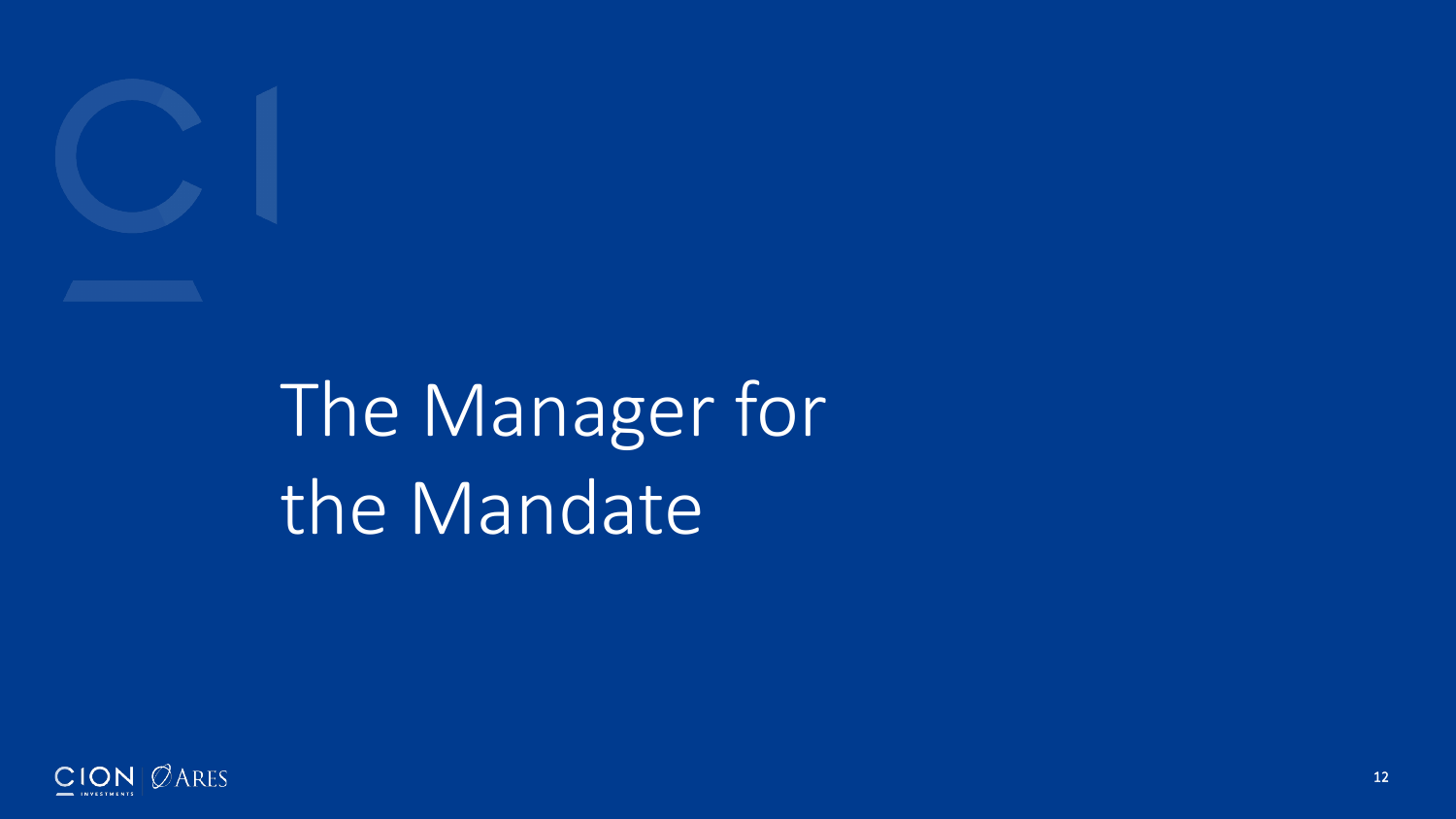To execute on a diversified credit strategy CION sought out a manager with experience across the breadth of liquid and illiquid credit assets and a track record of performance.

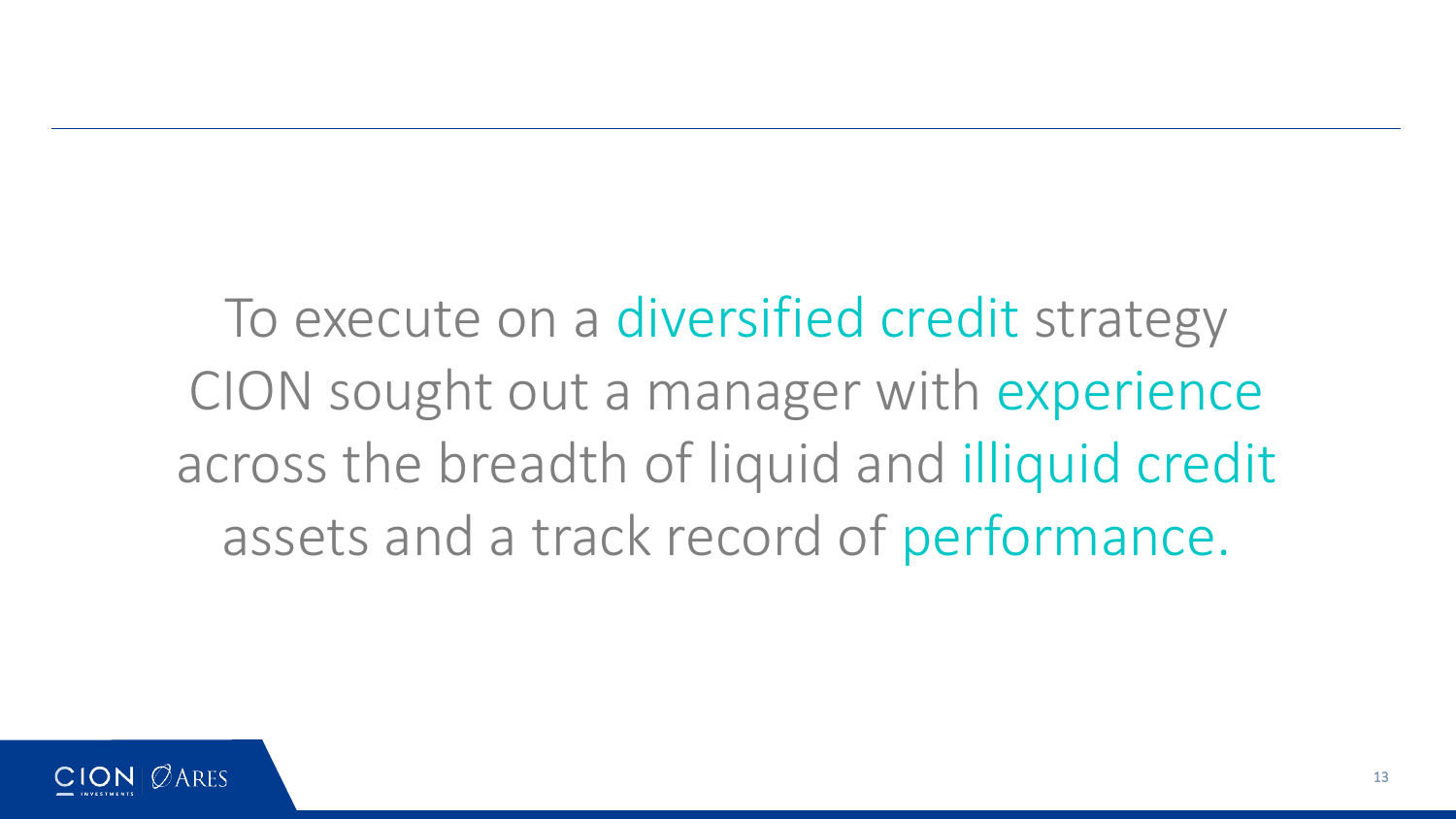### CION Ares Management – A Joint Venture



CION provides investors with direct access to solutions-based credit focused alternative investments that are not readily available through traditional investment managers. Our alternative investments platform offers differentiated product solutions, experienced portfolio management, and investments targeting underserved markets — features that are not easily replicated or commoditized.

With a foundation built on more than 30 years of credit investing, CION is an expert in originating, underwriting, managing and distributing credit strategies.

Ares Management Corporation (NYSE: ARES) is a leading global alternative investment manager operating three integrated businesses across Credit, Private Equity and Real Estate. Ares Management's investment groups collaborate to deliver innovative investment solutions and consistent and attractive investment returns for fund investors throughout market cycles. Ares Management's global platform had \$325 billion of assets under management as of March 31, 2022 with over 2,000+ employees in over 30+ offices in more than 10 countries. Please visit www.aresmgmt.com for additional information.

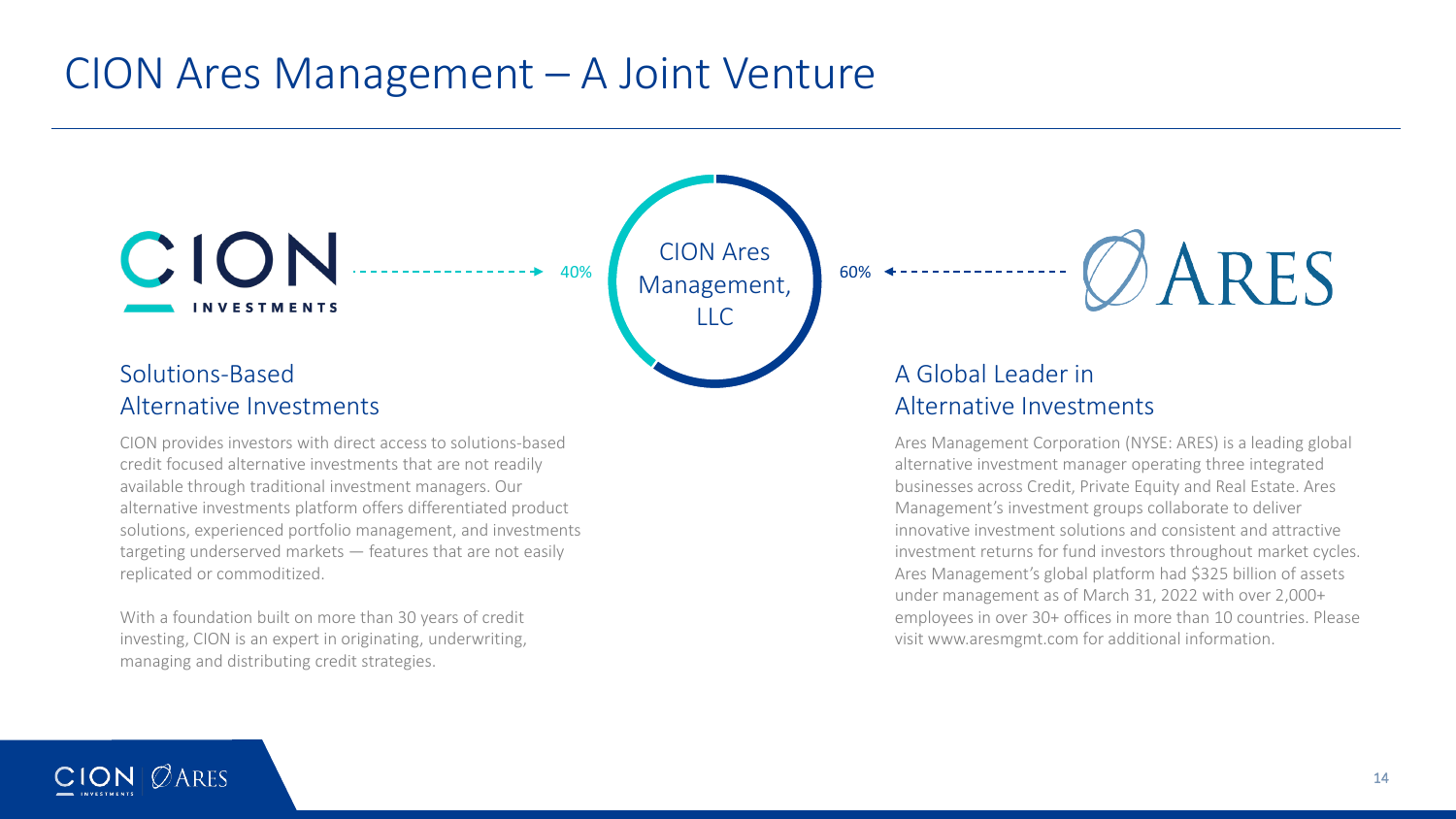### Ares Management – A Global Leader in Alternatives

## ARES

#### Profile

**CION ØARES** 

| Founded: 1997                  | $G$ lobal Offices: $30+$                         |
|--------------------------------|--------------------------------------------------|
| <b>AUM: \$325B</b>             | Direct Institutional Relationships: ~1,900       |
| Employees: $\sim$ 2,195        | Listing: NYSE – Market Capitalization: $$21.9B1$ |
| Investment Professionals: ~790 | Direct Origination Professionals: ~180           |

#### Global Footprint2



| The Ares Edge                                                             |                                                                    |                 | Credit             | <b>Private Equity</b>       | Real<br><b>Assets</b>           | Secondary<br><b>Solutions</b>                 | <b>Strategic</b><br><b>Initiatives</b>   |
|---------------------------------------------------------------------------|--------------------------------------------------------------------|-----------------|--------------------|-----------------------------|---------------------------------|-----------------------------------------------|------------------------------------------|
| Power of a broad and scaled platform<br>enhancing investment capabilities | Deep management team with integrated<br>and collaborative approach | <b>AUM</b>      | \$196.9B           | \$33.6B                     | \$58.5B                         | \$23.5B                                       | \$12.5B                                  |
| 20+ year track record of compelling risk                                  | Pioneer and a leader in leveraged                                  |                 | Direct Lending     | Corporate Private<br>Equity | Real Estate Equity              | Private Equity &<br><b>Credit Secondaries</b> | Ares SSG                                 |
| adjusted returns through market cycles                                    | finance, private credit and secondaries                            | gie<br>$\omega$ | Liquid Credit      | Special<br>Opportunities    | Real Estate Debt                | Real Estate<br>Secondaries                    | Ares Insurance<br>Solutions <sup>3</sup> |
|                                                                           |                                                                    | ಕೆ              | Alternative Credit |                             | Infrastructure<br>Opportunities | Infrastructure<br>Secondaries                 | Ares Acquisition<br>Corporation          |
|                                                                           |                                                                    |                 |                    |                             | Infrastructure Debt             |                                               |                                          |

Note: As of March 31, 2022. AUM amounts include funds managed by Ivy Hill Asset Management, L.P., a wholly owned portfolio company of Ares Capital Corporation and registered investment adviser. Past performance is not indicative of future results. 1.As of April 25, 2022

2.Jakarta, Mumbai and New Delhi offices are operated by third parties with whom Ares SSG maintains an ongoing relationship relating to the sourcing, acquisition and/or management of investments. 3.AUM managed by Ares Insurance Solutions excludes assets which are sub-advised by other Ares' investment groups or invested in Ares funds and investment vehicles.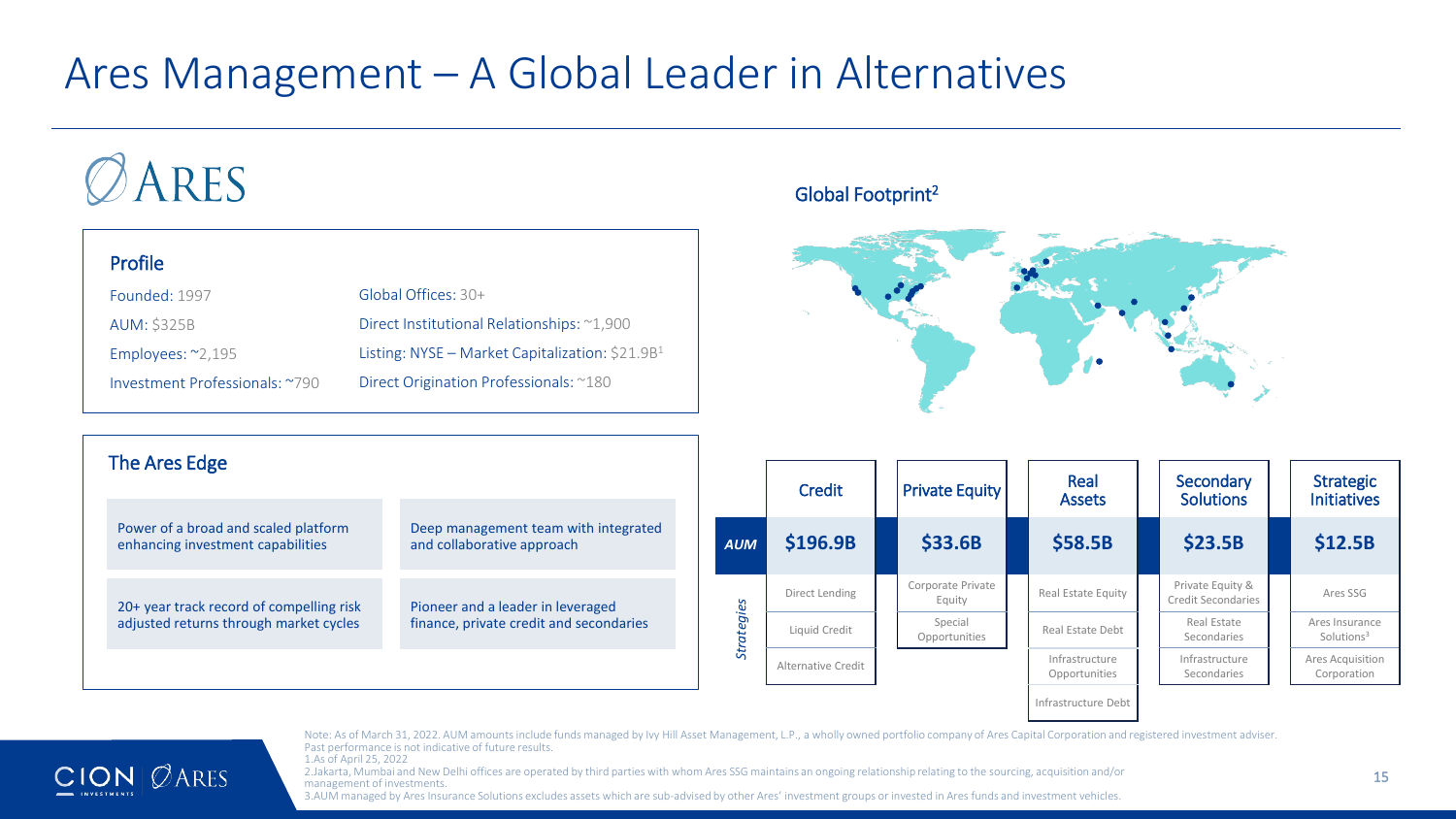### Credit – Ares' Core Business



Market-leading Lender in North America<sup>3</sup>

Act as arranger in  $~^{\circ}90\%$  of deals<sup>2</sup>

<sup>1</sup> Private Equity International Awards 2021.

<sup>2</sup> Ares filings. As of March 31, 2022, AUM amounts include funds managed by Ivy Hill Asset Management, L.P., a wholly owned portfolio company of Ares Capital Corporation and a registered investment adviser.<br><sup>3</sup> Source: Pr

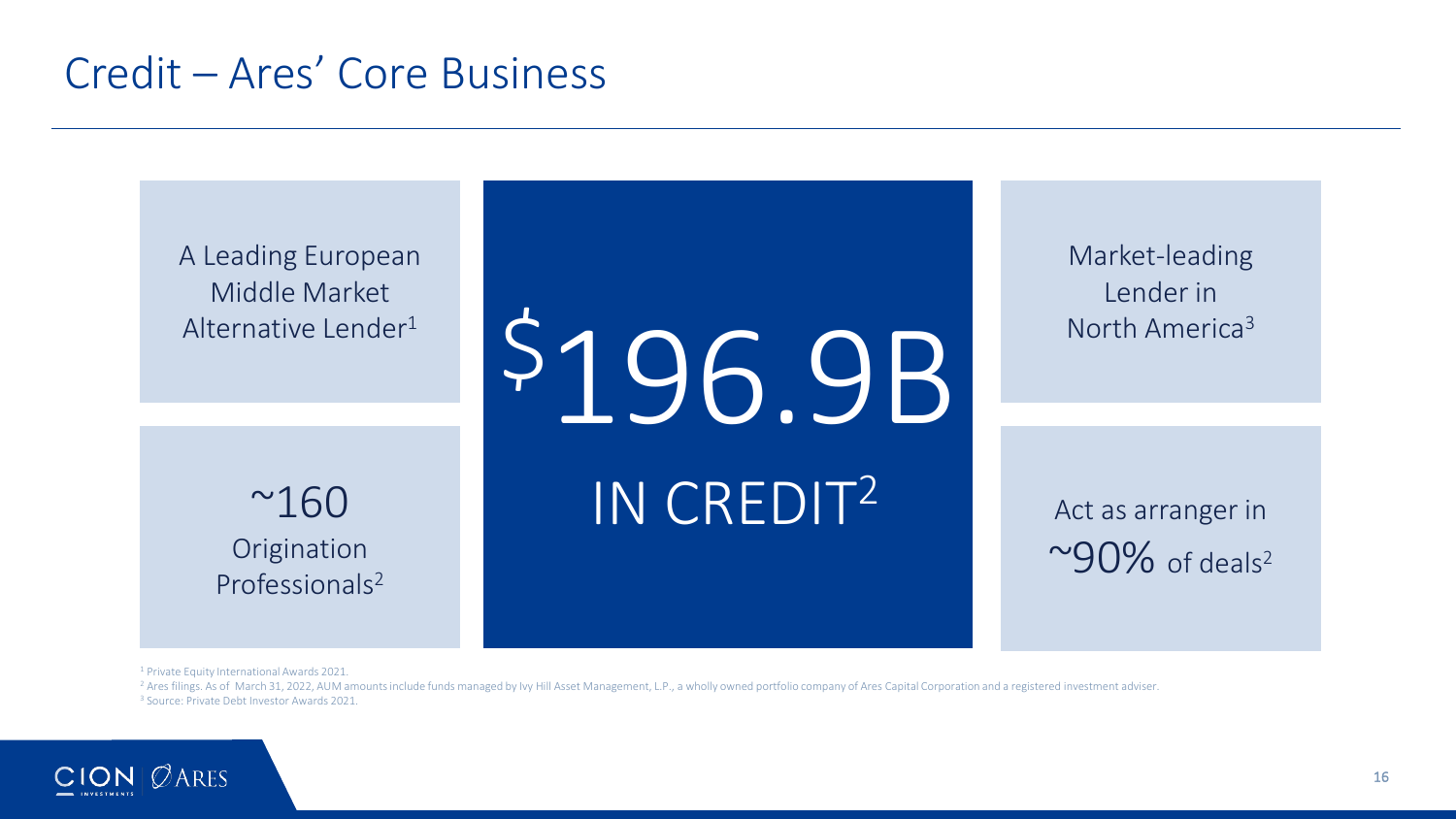

# The Strategy & Portfolio

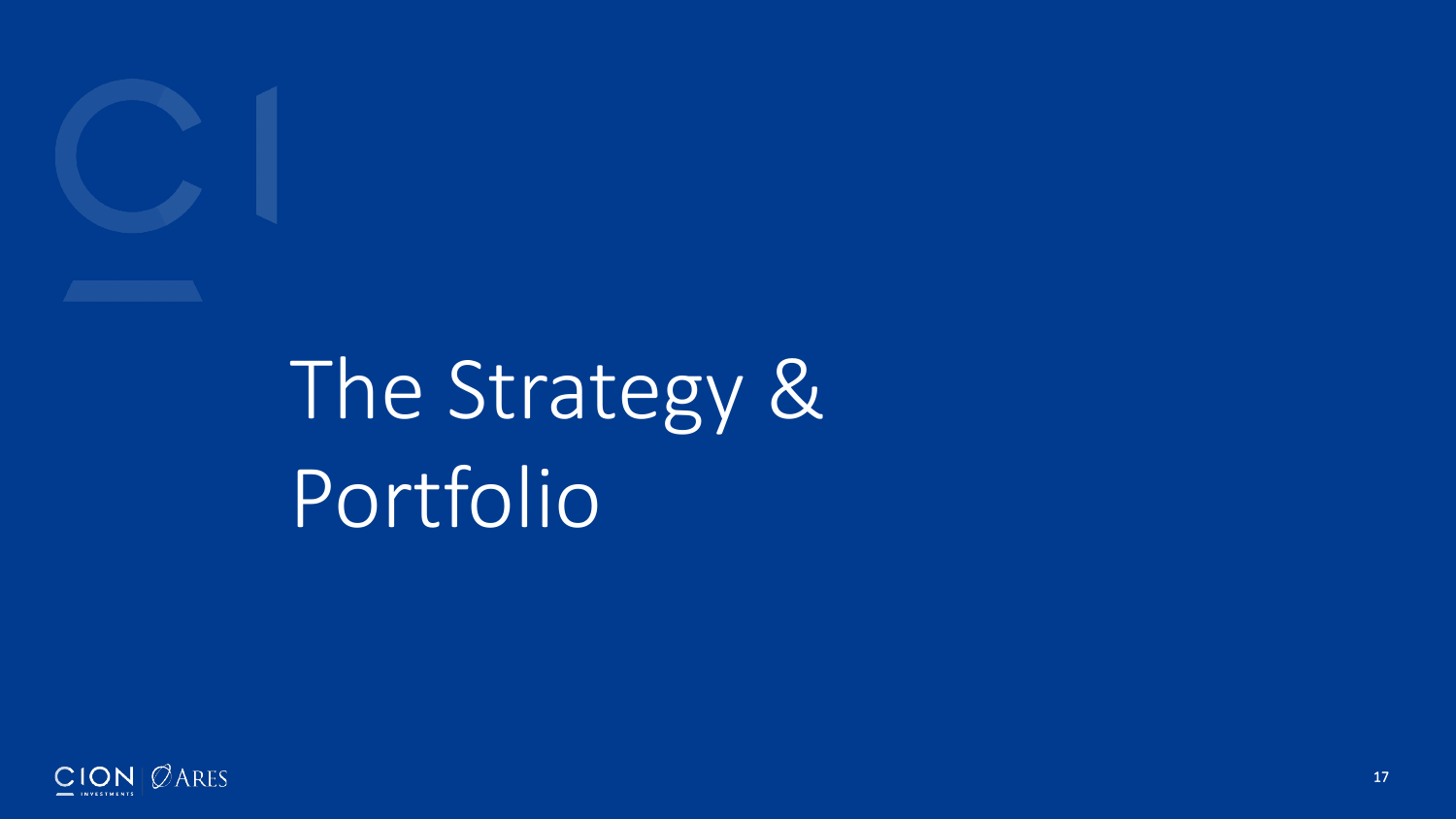|                | <b>DOWNSIDE MANAGEMENT</b> | Portfolio consists predominantly of floating rate, senior secured loans<br>underwritten by professionals across the Ares Credit Group           |
|----------------|----------------------------|-------------------------------------------------------------------------------------------------------------------------------------------------|
|                | <b>YIELD PREMIUM</b>       | Seeks enhanced yield due to the premium associated with less liquid assets                                                                      |
| $\overline{3}$ | <b>FLEXIBILITY</b>         | Managers identify and dynamically allocate to what they believe are the best<br>relative value opportunities in credit                          |
| Д              | <b>LOW CORRELATION</b>     | Asset classes have become increasingly more correlated over time, making<br>diversification less effective against short-term market volatility |
| 5              | <b>DIVERSIFICATION</b>     | Well-diversified portfolio across credit strategies and issuer<br>concentration levels seeks to provide optimal risk-return profile             |

Note: Diversification does not assure profit or protect against market loss.

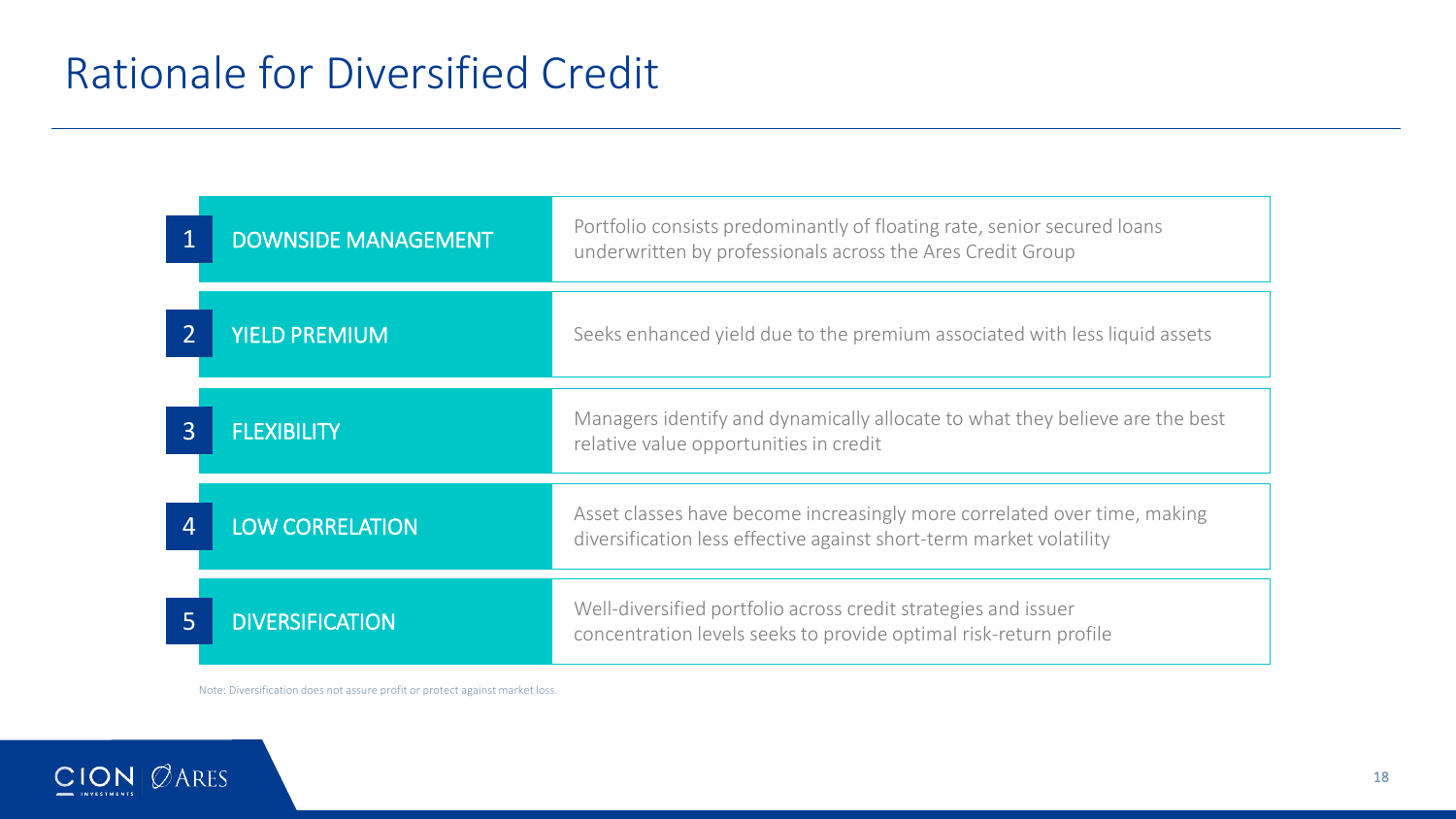### Current Portfolio Snapshot (as of 5/31/22)

#### Characteristics

| Number of Issuers                                                  | 602   |
|--------------------------------------------------------------------|-------|
| Top Ten Issuers                                                    | 9.8%  |
| Distribution Rate*                                                 | 5.81% |
| <b>Floating Rate Assets</b>                                        | 93.2% |
| <b>Annualized Return</b><br>Since Inception 7/12/2017<br>(I Share) | 6.31% |
| <b>Standard Deviation (I Share)</b>                                | 4.08% |
| Sharpe Ratio (I Share)                                             | 1 06  |

#### Allocation By Asset Type



#### Allocation By Geography

| United States         | 73.3%     | Broader Asia | 0.2% |
|-----------------------|-----------|--------------|------|
| Broader North America | $7.8\%$   | Australia    | 0.3% |
| United Kingdom        | $6.8\%$   | Other        | 0.4% |
| Broader Europe        | 6.4% Cash |              | 4.9% |
|                       |           |              |      |

Note: Portfolio characteristics of CADC are as of May 31, 2022 and are subject to change. The estimated expense ratio is 3.43%. Expense ratio is are annualized and calculated as a percentage of estimated average net assets than their original cost. Past performance is not indicative of future results. Additional details can be found in Offering Profile located in the Appendix.

\*Based on a Current NAV of \$25.04 as of 5/31/2022. Distribution rate is expressed as a percentage equal to the projected annualized distribution amount (which is calculated by annualizing the current daily cash distributio A portion of distributions may be a direct result of expense support payments provided by CION Ares Management, LLC (CAM), which are subject to repayment by CADC within three years. The purpose of this arrangement is to en may not be entirely based on investment performance and can only be sustained if positive investment performance is achieved in future periods and/or CAM continues to make such expense support payments. Future repayments w no assurance that such performance will be achieved in order to sustain these distributions. CAM has no obligation to provide expense support payments in future periods.



CADC may fund distributions from unlimited amounts of offering proceeds or borrowings, which may constitute a return of capital, as well as net income from operations, capital and non-capital gains from the sale of assets, dividends or distributions from equity investments and expense support payments from CAM, which are subject to repayment. For the year ending December 31, 2021 distributions were paid from taxable income and did not include a return of capital for tax purposes. It is not anticipated that the current distribution rate will contain a return of capital. If expense support payments from CAM were not provided, some or all of the distributions may have been a return of capital which would reduce the available capital for investment. The sources of distributions may vary periodically. Please refer to the semi-annual or annual reports filed with the SEC for the sources of distributions.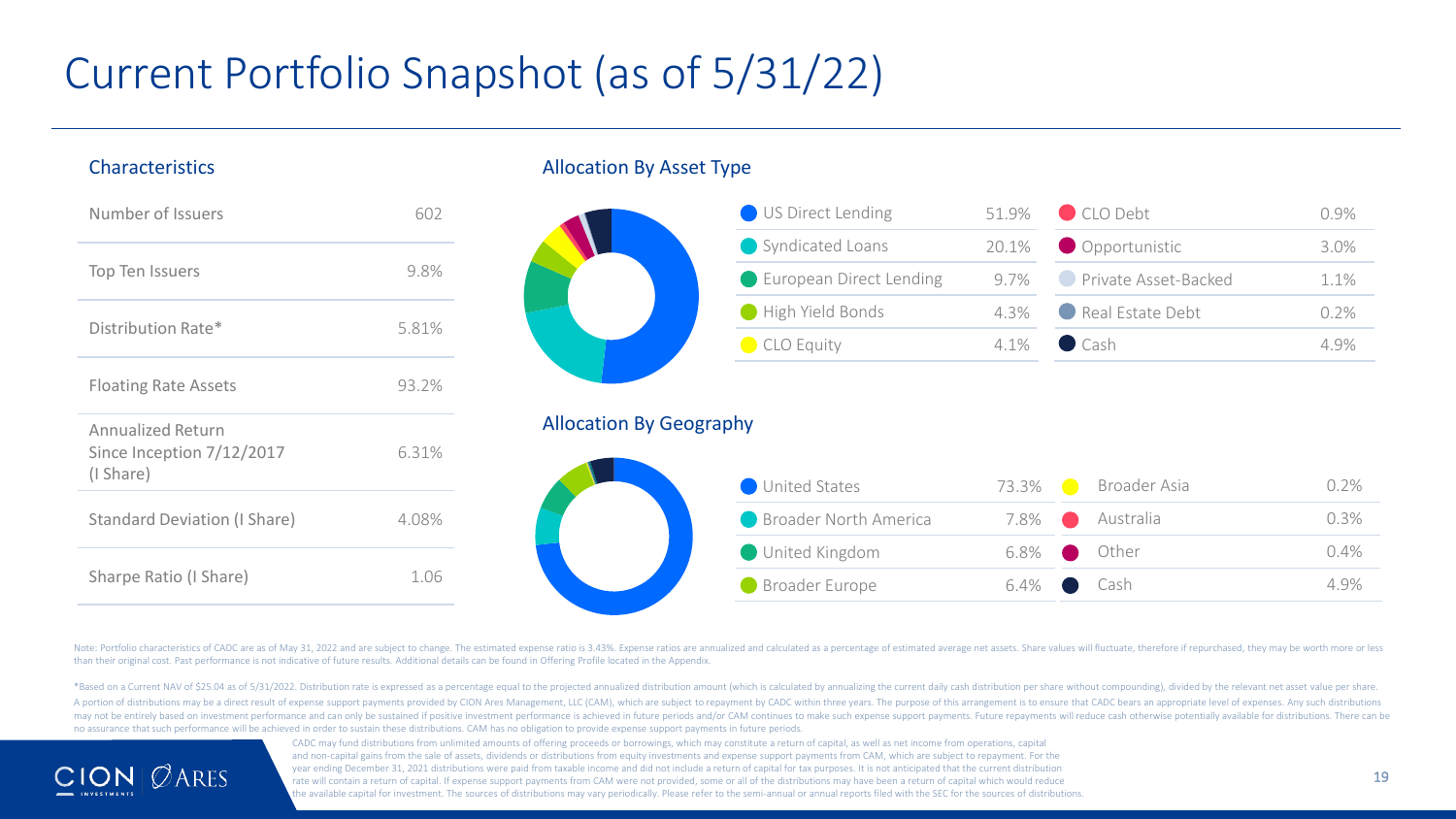### Why the CION Ares Diversified Credit Fund?

| <b>FIXED INCOME</b>                                                                 | <b>ILLIQUIDITY</b>                                                                         | <b>CAM OFFERS</b>                                                                                          | A DIVERSIFIED          |  |  |  |
|-------------------------------------------------------------------------------------|--------------------------------------------------------------------------------------------|------------------------------------------------------------------------------------------------------------|------------------------|--|--|--|
| <b>YIELDS ARE</b>                                                                   | <b>CAN BE A</b>                                                                            | <b>EXPERIENCED</b>                                                                                         | <b>STRATEGY BRINGS</b> |  |  |  |
| <b>COMPRESSED</b>                                                                   | <b>POWERFUL TOOL</b>                                                                       | <b>MANAGEMENT</b>                                                                                          | <b>FLEXIBILITY</b>     |  |  |  |
| Traditional fixed income<br>investments yield has<br>been in decline for<br>decades | Illiquid credit assets can<br>provide enhanced yield<br>in exchange for daily<br>liquidity | CAM gives<br>individual investors<br>direct access<br>to the Ares credit<br>platform for the<br>first time |                        |  |  |  |

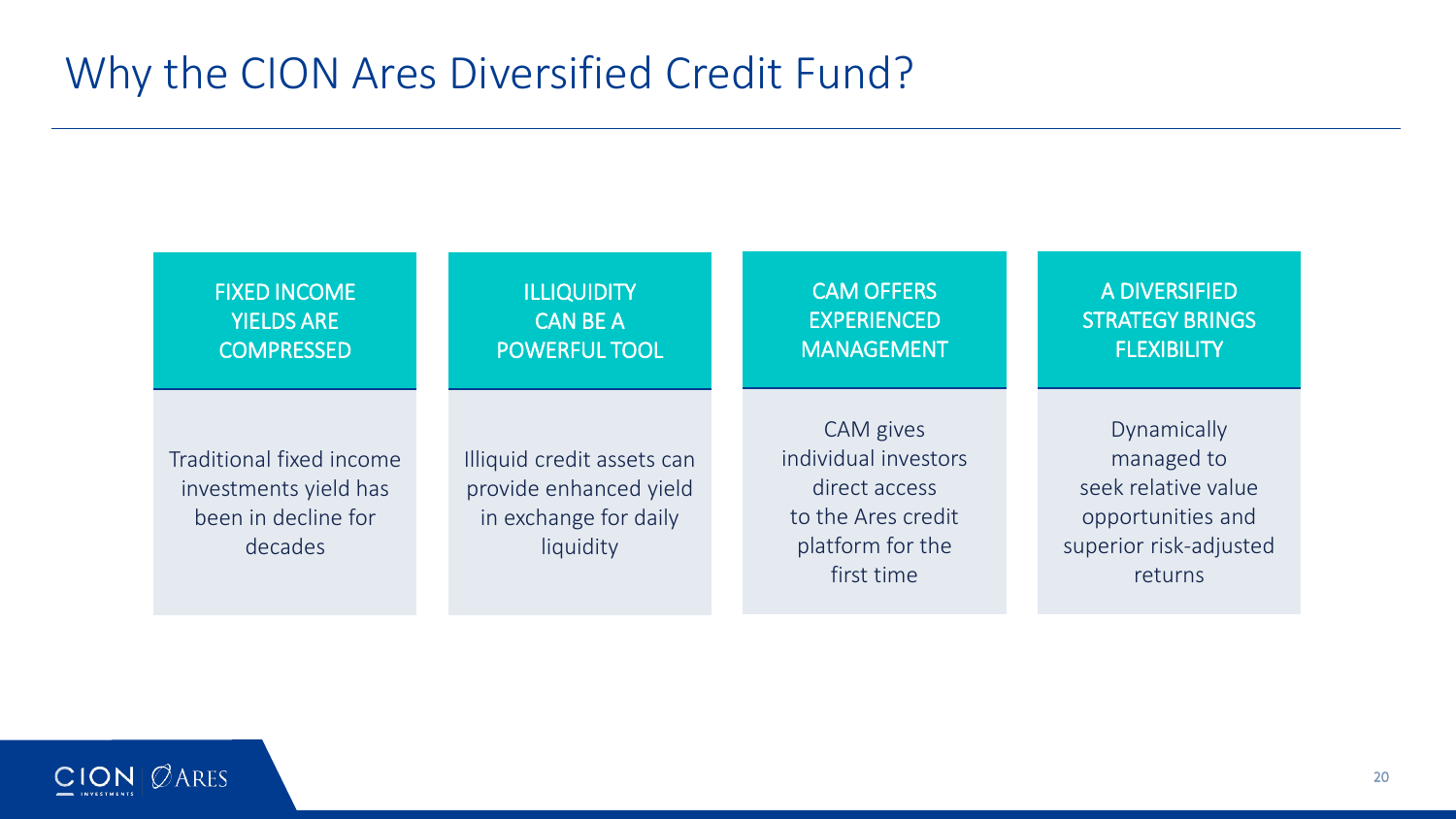#### FUND OBJECTIVE

To provide superior risk adjusted returns across various market cycles by investing in a diversified portfolio of liquid and illiquid asset classes. The Fund seeks to achieve this objective by capitalizing on market inefficiencies and relative value opportunities throughout the entire global credit spectrum.

#### INVESTMENT UNIVERSE

The Fund invests primarily in a portfolio of directly originated loans, secured floating and fixed rate syndicated loans, corporate bonds, asset-backed securities, commercial real estate loans and other types of credit instruments.

<sup>1</sup> Subject to a 1.00% contingent deferred sales charge if redeemed during the first 365 days after purchase.

<sup>2</sup> Subject to a shareholder servicing fee of up to 0.25% per year.

<sup>3</sup> Subject to a 0.75% (Class C, Class U), 0.25% (Class L), 0.50% (Class U-2) annual distribution fee.

<sup>4</sup> Subject to management fees and other expenses.

5 Subject to selling dealer discretion.

#### The Structure

#### 1940 Act continuously offered unlisted closed-end interval fund

| Symbol                                                                                              |                                                                                       |                                                                                                         |  |  |
|-----------------------------------------------------------------------------------------------------|---------------------------------------------------------------------------------------|---------------------------------------------------------------------------------------------------------|--|--|
| Class A: CADEX<br>Class C: CADCX                                                                    | Class I: CADUX<br>Class L: CADWX                                                      | Class U-2: CADSX<br>Class U: CADZX                                                                      |  |  |
| <b>Inception Date</b>                                                                               |                                                                                       |                                                                                                         |  |  |
| Class A: January 2017<br>Class C: July 2017                                                         | Class I: July 2017<br>Class L: November 2017                                          | Class U-2: April 2020<br>Class U: July 2019                                                             |  |  |
| <b>Tax Reporting</b>                                                                                | Limited Liquidity /<br>Repurchase Offer                                               | <b>Dividend</b><br>Reinvestment Plan                                                                    |  |  |
| 1099-DIV                                                                                            | Quarterly at NAV. No less<br>than 5% of the outstanding<br>shares                     | Automatic<br>participation, unless<br>otherwise elected                                                 |  |  |
| Sales Load                                                                                          |                                                                                       |                                                                                                         |  |  |
| Class A: Up to 5.75% front-end load <sup>2,4</sup><br>Class C: No front-end load <sup>1,2,3,4</sup> | Class I: No load <sup>4</sup><br>Class L: Up to 4.25% front-end load <sup>2,3,4</sup> | Class U-2: Up to 2.50% front-end load <sup>2,3,4</sup><br>Class U: No front-end load <sup>3, 4, 5</sup> |  |  |



Note: The above summary does not constitute a commitment, a contract to provide a commitment or an offer to make a commitment on these or any other terms. No legally binding terms shall be created until definitive documentation is executed and delivered..